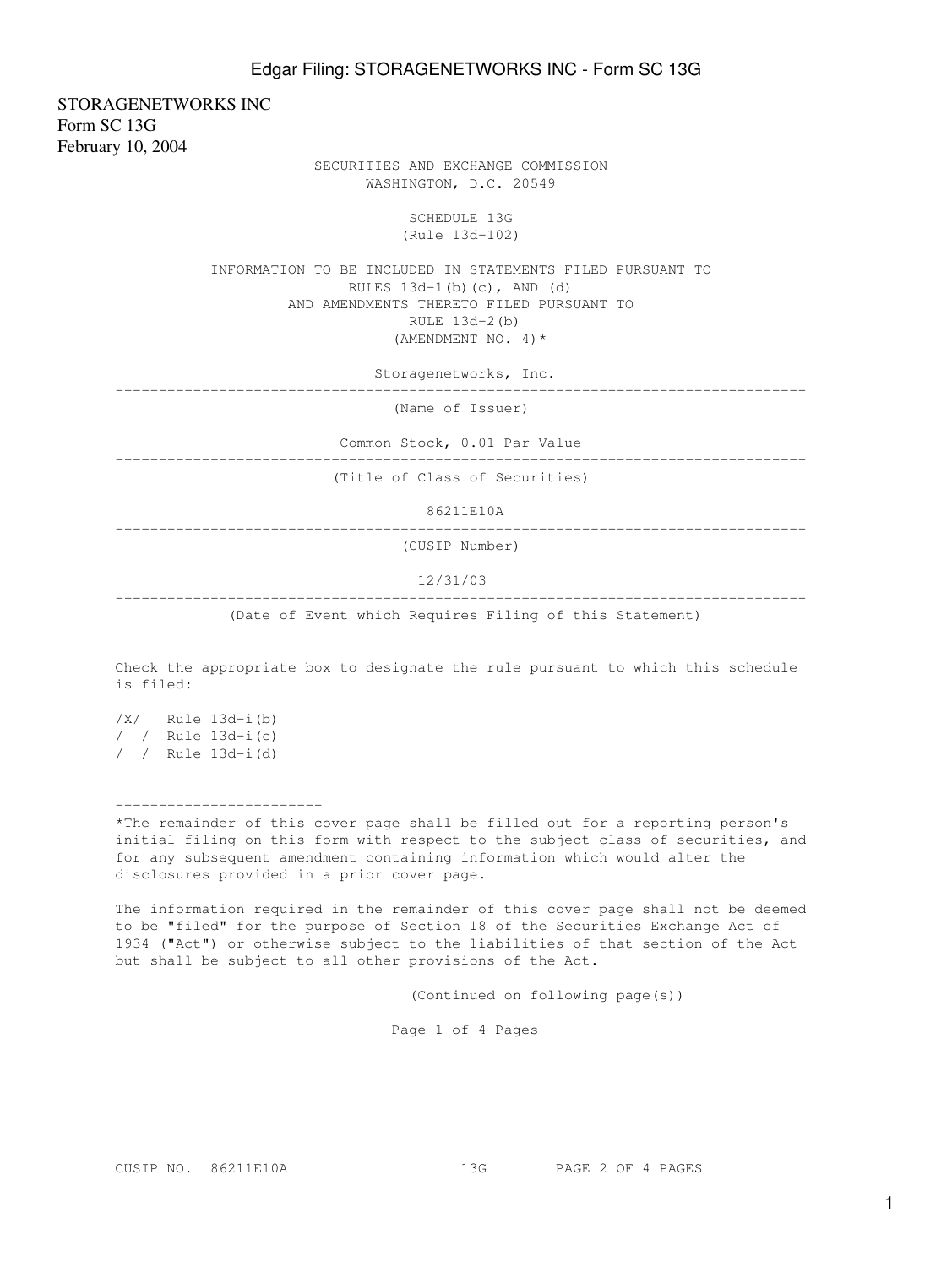## Edgar Filing: STORAGENETWORKS INC - Form SC 13G

| $1 \quad$ | NAME OF REPORTING PERSON<br>I.R.S. IDENTIFICATION NO. OF ABOVE PERSONS (ENTITIES ONLY)                                                                                                          |  |  |  |  |  |
|-----------|-------------------------------------------------------------------------------------------------------------------------------------------------------------------------------------------------|--|--|--|--|--|
|           | Massachusetts Financial Services Company ("MFS")<br>I.R.S. Identification No.: 04-2747644                                                                                                       |  |  |  |  |  |
| 2.        | CHECK THE APPROPRIATE BOX IF A MEMBER OF A GROUP*                                                                                                                                               |  |  |  |  |  |
|           | (b) $/$ /<br>(a) $/ /$                                                                                                                                                                          |  |  |  |  |  |
| 3         | SEC USE ONLY                                                                                                                                                                                    |  |  |  |  |  |
|           |                                                                                                                                                                                                 |  |  |  |  |  |
| 4         | CITIZENSHIP OR PLACE OF ORGANIZATION                                                                                                                                                            |  |  |  |  |  |
|           | Delaware                                                                                                                                                                                        |  |  |  |  |  |
|           | NUMBER OF 5 SOLE VOTING POWER                                                                                                                                                                   |  |  |  |  |  |
|           | SHARES 0 Shares of Common Stock                                                                                                                                                                 |  |  |  |  |  |
|           | BENEFICIALLY                                                                                                                                                                                    |  |  |  |  |  |
|           | OWNED BY 6 SHARED VOTING POWER                                                                                                                                                                  |  |  |  |  |  |
|           | EACH                                                                                                                                                                                            |  |  |  |  |  |
|           | REPORTING 7 SOLE DISPOSITIVE POWER                                                                                                                                                              |  |  |  |  |  |
|           | PERSON 0 Shares of Common Stock                                                                                                                                                                 |  |  |  |  |  |
|           | WITH                                                                                                                                                                                            |  |  |  |  |  |
|           | 8 SHARED DISPOSITIVE POWER                                                                                                                                                                      |  |  |  |  |  |
| 9         | AGGREGATE AMOUNT BENEFICIALLY OWNED BY EACH REPORTING PERSON<br>0 shares of common stock of which shares are also beneficially<br>owned by certain other non-reporting entities as well as MFS. |  |  |  |  |  |
|           | 10 CHECK BOX IF THE AGGREGATE AMOUNT IN ROW (9) EXCLUDES CERTAIN SHARES* / /                                                                                                                    |  |  |  |  |  |
| 11        | PERCENT OF CLASS REPRESENTED BY AMOUNT IN ROW 9                                                                                                                                                 |  |  |  |  |  |
|           | 0%                                                                                                                                                                                              |  |  |  |  |  |
| 12        | TYPE OF REPORTING PERSON*<br>ΙA.<br>________________________<br>____________________________                                                                                                    |  |  |  |  |  |
|           | *SEE INSTRUCTION BEFORE FILLING OUT!                                                                                                                                                            |  |  |  |  |  |

SCHEDULE 13G PAGE 3 OF 4 PAGES

ITEM 1: (a) NAME OF ISSUER: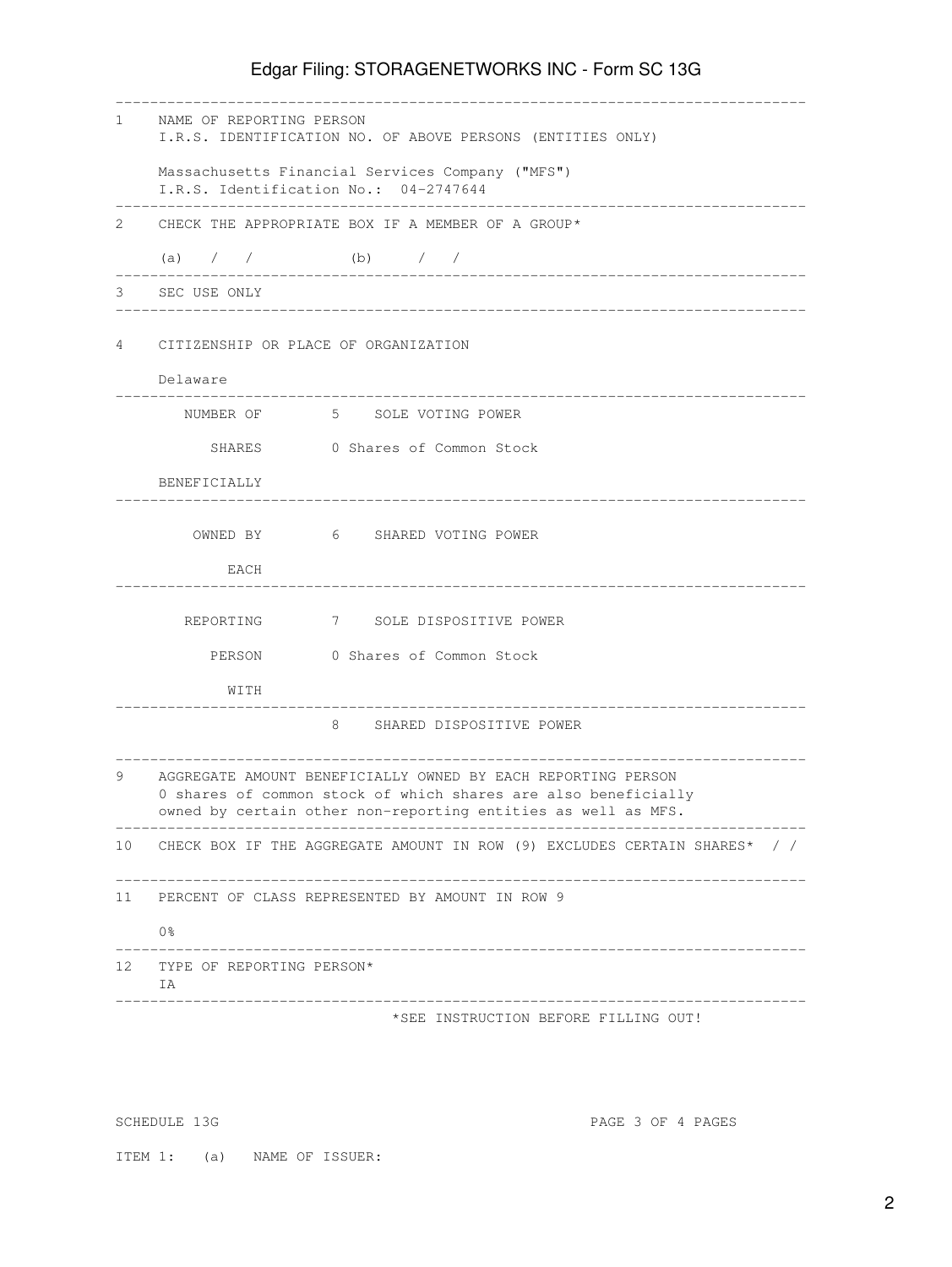## Edgar Filing: STORAGENETWORKS INC - Form SC 13G

SEE COVER PAGE

(b) ADDRESS OF ISSUER'S PRINCIPAL EXECUTIVE OFFICES:

 225 Wyman Street Waltham, MA 02451

ITEM 2: (a) NAME OF PERSON FILING:

see item 1 on page 1

(b) ADDRESS OF PRINCIPAL BUSINESS OFFICE OR, IF NONE, RESIDENCE:

 500 Boylston Street Boston, MA 02116

(c) CITIZENSHIP:

See Item 4 on page 2

(d) TITLE OF CLASS OF SECURITIES:

SEE COVER PAGE

- (e) CUSIP NUMBER: SEE COVER PAGE
- ITEM 3: See Item 12 on page 2
- ITEM 4: (a) AMOUNT BENEFICIALLY OWNED:

See Item 9 on page 2

(b) PERCENT OF CLASS:

See Item 11 on page 2

 (c) NUMBER OF SHARES AS TO WHICH SUCH PERSON HAS VOTING AND DISPOSITIVE POWERS:

See Items 5 and 7 on page 2

| SCHEDULE 13G |  |  | PAGE 4 OF 4 PAGES |
|--------------|--|--|-------------------|
|              |  |  |                   |

ITEM 5: OWNERSHIP OF FIVE PERCENT OR LESS OF A CLASS: / X /

- ITEM 6: OWNERSHIP OF MORE THAN FIVE PERCENT ON BEHALF OF ANOTHER PERSON: Inapplicable
- ITEM 7: IDENTIFICATION AND CLASSIFICATION OF THE SUBSIDIARY WHICH ACQUIRED THE SECURITY BEING REPORTED ON BY THE PARENT HOLDING COMPANY:

3